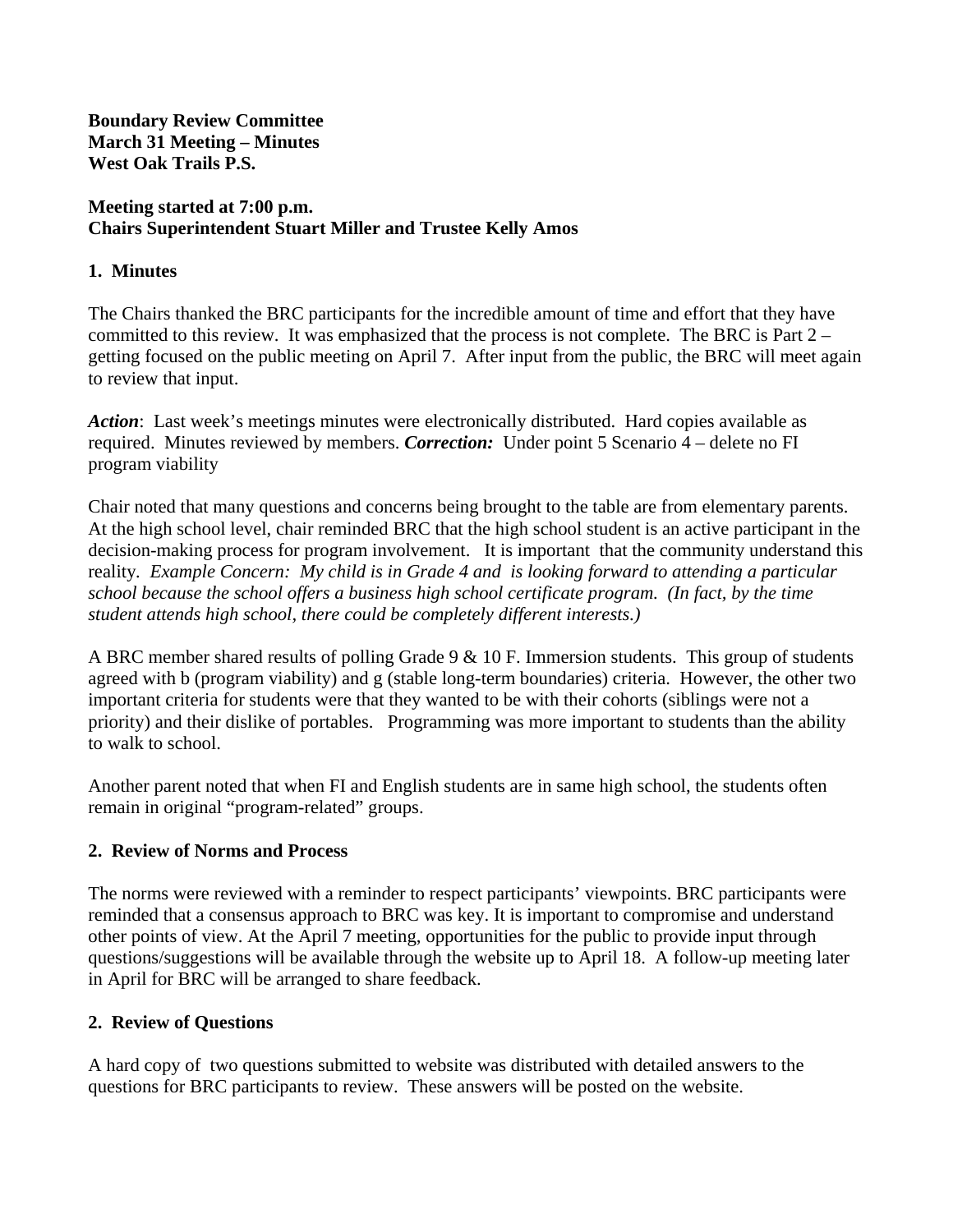A correction regarding Scenario #10 was also brought to BRC attention. The chart is correct stating that FI Grade 9 starts at the new high school in September 2016 not the descriptive wording stating 2012. Question from BRC - Why not start in 2012? This would result in further splitting of cohorts even though cohorts are already splitting themselves with 12% attending WOSS.

A BRC member asked the Planning Department why the 2008 LTAP numbers show 380 more students at Abbey Park than the BRC Scenario 1 (same boundaries). The Planning Department will look into this discrepancy.

A BRC member indicated that the Abbey Park HS administrator said the school could not handle an enrolment of 1386.

## **4. Scenarios 15 Presented**

A detailed map with data was distributed to BRC members with an opportunity to review this Scenario and provide feedback. The consensus was that this scenario still overcrowds the new school. Consensus to DELETE this scenario.

## **5. Programs**

Superintendent of School Programs reminded BRC members that when reviewing scenarios for program (FI in particular), it is a best practice that a high school should open with at least two sections for program viability. Over utilization and under utilization are very important issues for high school programming. Over utilization leads to portables and puts pressure on curriculum, resources and extra curricular opportunities.

## **6. Process and Concerns**

Chairs asked for participants to share questions and basic opinions that their school communities are struggling with and to review priorities.

Top concerns were as follows:

- balanced enrollment in all schools
- program viability
- stable long-term boundaries
- concern that FI program remain strong
- concern with decreasing numbers in English programs
- community walk-to schools a priority
- transparency and honesty in process, continue to work in good faith
- parents don't want kids to be moved around
- transparency and honesty in process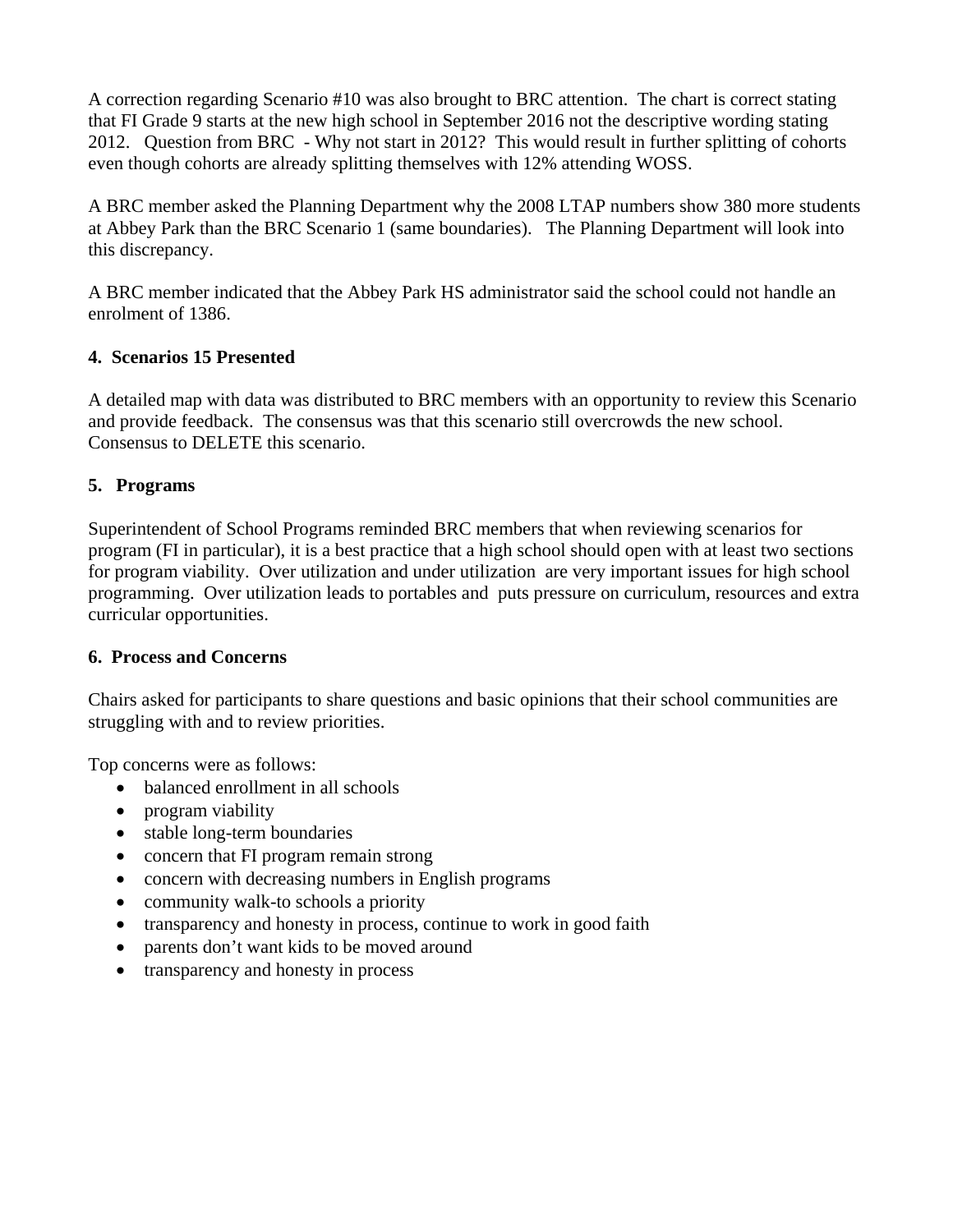General question from BRC - *How accurate are numbers?* Because the Planning Dept. has the base numbers from elementary schools, high school numbers are more definitive. For example, the actual discrepancy this year for high schools was about 1.5% (a couple hundred students over whole Board population) In elementary numbers are more difficult to project. Such things as community growth, proximity of Catholic school in area, new program offered – can lead to discrepancies in elementary projections. In more stable communities, numbers are more accurate. Zero optional attendance is used in projections…why? It is a general option made when a new scenario created. Numbers are very importance to school administrators as numbers affect staffing – secondary numbers have been accurate. For elementary schools it depends on stability of community.

## **7. Objectives of Meeting**

Chairs reiterated that the objective of tonight's meeting was to decide on three viable scenarios that would be presented at the public meeting on April 7. Staff and BRC want feedback from the public on scenarios presented. A reminder that change is part of the process – there may be necessary "tweaking" involved for any scenario.

### **8. Scenario Review and Prioritization by Participants**

1, 5, and 10 were the top scenarios with Scenario 6 and 9 also being mentioned

### *Process of elimination*

#### **Scenario 13**

Since no school chose Scenario 13, consensus to DELETE Scenario 13.

#### **Scenario 9**

Since Scenario 9 was brought back by a school, it was again reviewed by the members as a group. -Four priority criteria – program viability, walk to school, capacity – good balance, stability -Another view – modification of Scenario 9 – keep students at WOSS till 2015/16 to keep Abbey Park from overcrowding. Concern with cohort split – some students at WOSS would be moved to another school. Grandfathering can be part of the picture. Concern about West Oak students continuing to go to WOSS. One of goals of new high school is to relieve pressure at WOSS and Abbey Park. We are building a new school that does not come close to capacity – underutilized… i.e. 444 students in first year. Should Upper Middle be dividing line for FI? There was consensus as a group that Scenario 9 should not be brought back. DELETE

#### **Scenario 6**

The NW community wants school for FI in the NW. Numbers are not as good as numbers in 5 and 10. This is the only option that has every student living north of QEW attending school north of QEW. Not long-term viable; kids walking by schools; positive because FI students stay in north. However, TAB is under-utilized and the new high school is over-capacity. Abbey Park is okay for long-term. Knowing the problems that under-utilization and over-capacity bring, this scenario is not viable. There was strong advocacy for this scenario; however, there was not consensus to support this scenario for public meeting. Scenario 6 was not a preferred scenario. DELETE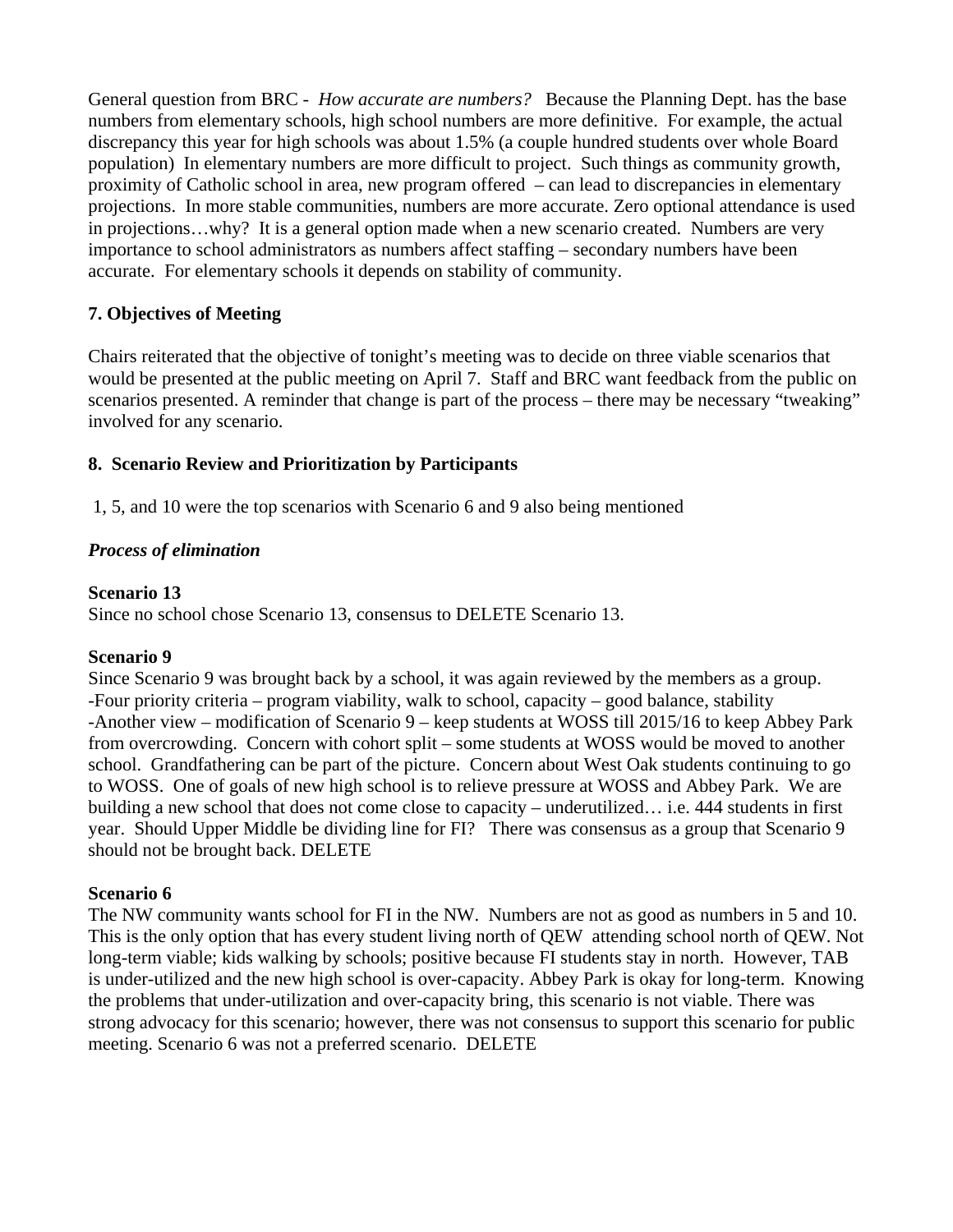## **Scenario 1**

Program viability, keeps most English students within walking distance of schools but no FI students can walk to school in NW, TAB overcrowded, Abbey Park numbers go down; oldest school has most kids – overcrowded. PRESENT ON APRIL 7

## **Scenario 5**

All schools balanced but new school at capacity. PRESENT ON APRIL 7

## **Scenario 10**

All schools balanced but negative splits Palermo cohorts – similar to 5 but no cohort split. New schools is not at capacity as English students go to Abbey Park. PRESENT ON APRIL 7

*Overview: Preamble to presentation of three scenarios was to be up front and state the fact that "there are not enough spots in NW community to have all students attend high school in the NW." Reminder that FI is an optional program. Acknowledge that compromise is required to meet the priority criteria. BRC has reached consensus by presenting Scenario 1, 5, and 10 yet addressing the FI students in some way.* 

*All 15 scenarios will go up on the website as soon as possible. The reasons why 12 scenarios were deleted will also be listed with the scenario presentation. The preferred scenarios will be listed with the reasons why preferred.* 

## **9. Public Meeting Process**

April 7 Public Meeting at IRHS 7 pm – Newspaper Advertisement Convey Importance of being Open and Transparent to Community BRC – commitment acknowledged – bring on stage for acknowledgement??

**Open House: 7 – 7:30 pm** – Visual presentation (multiple stations at each scenario for questions) Suggested that BRC participants take questions from audience by area (school) Nametags for BRC members.

## **Convene in auditorium 7:30 – 8:00 pm**

- BRC commitment acknowledged possibly on stage, at front, stand to acknowledge? Important for audience to recognize contribution of time and effort by BRC.
- Presentation of process and criteria -Staff would prefer BRC involvement in presentation of process and criteria. Chairs asked that BRC members willing to be actively involved in presentation on April 7 to email Chairs.
- Detailed presentation of three scenarios by HDSB staff.

# **Questions/Feedback 8:00 – 8:30 p.m**.

A BRC member proposed a Public Meeting format, including suggestions for handling questions. A BRC member suggested Survey Monkey as a method of gathering feedback from the public, to ensure that only one feedback form per computer is submitted. The Committee did not like the idea. The BRC member then suggested an online survey (such as the annual parent survey) which is accessed using student OEN, again to ensure fair submission of forms. The Chair stated that a survey